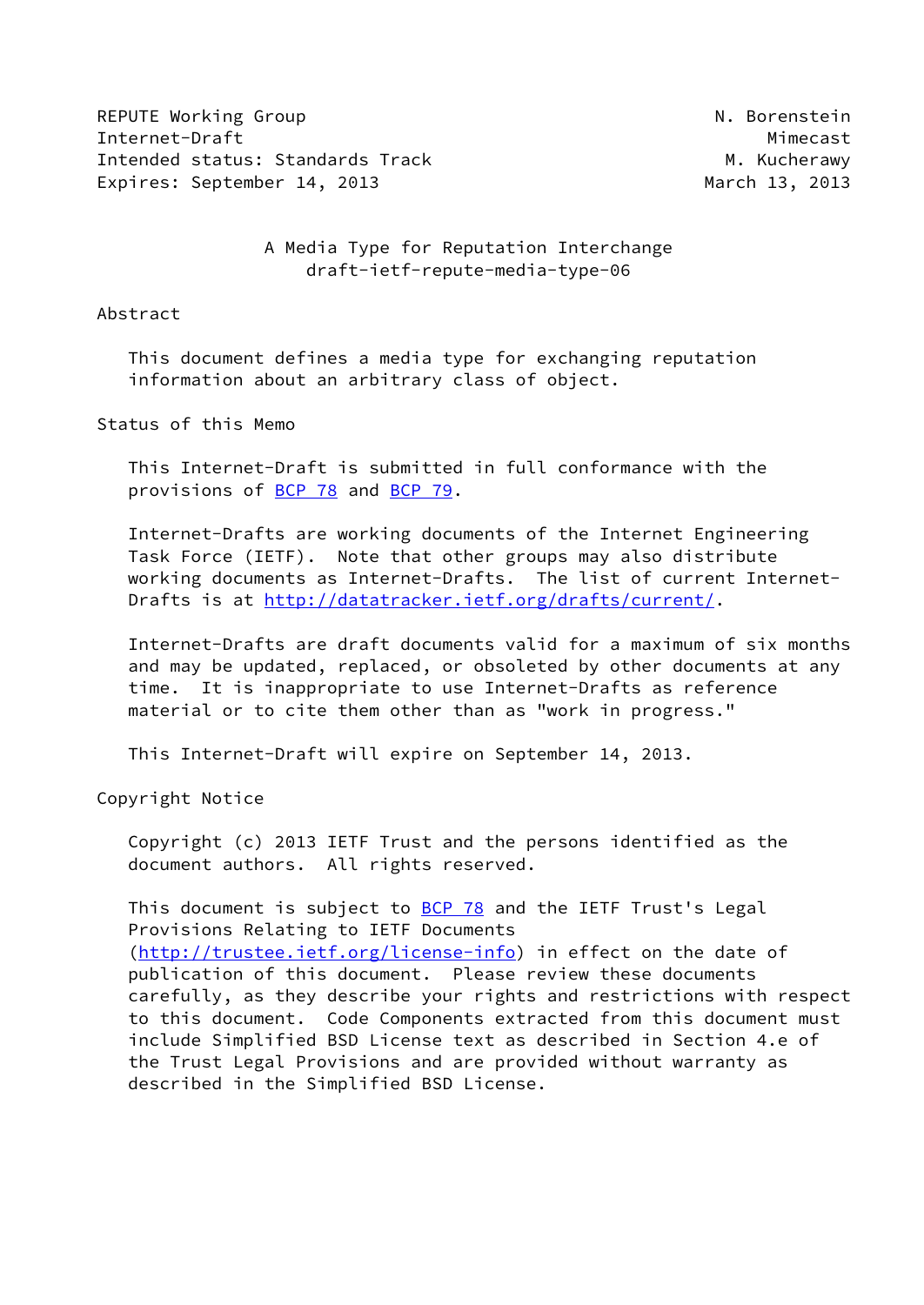Internet-Draft **Reputation Media Type** March 2013

# Table of Contents

| $\underline{2}$ . Terminology and Definitions 3                                          |  |
|------------------------------------------------------------------------------------------|--|
| 2.1.                                                                                     |  |
|                                                                                          |  |
| Other Definitions $\ldots \ldots \ldots \ldots \ldots \ldots \ldots \frac{3}{2}$<br>2.3. |  |
|                                                                                          |  |
|                                                                                          |  |
| <u>4</u> .                                                                               |  |
| 5.<br>Reputon Structure $\dots\ldots\ldots\ldots\ldots\ldots\ldots\ldots\frac{5}{2}$     |  |
|                                                                                          |  |
|                                                                                          |  |
|                                                                                          |  |
| application/reputon Media Type Registration <u>8</u><br>6.1.                             |  |
| 6.2. Reputation Applications Registry 9                                                  |  |
| 7.                                                                                       |  |
| 8.                                                                                       |  |
| 8.1.                                                                                     |  |
| Informative References 12<br>8.2.                                                        |  |
| Appendix A. Acknowledgments 12                                                           |  |
| Appendix B. Public Discussion 12                                                         |  |
|                                                                                          |  |
|                                                                                          |  |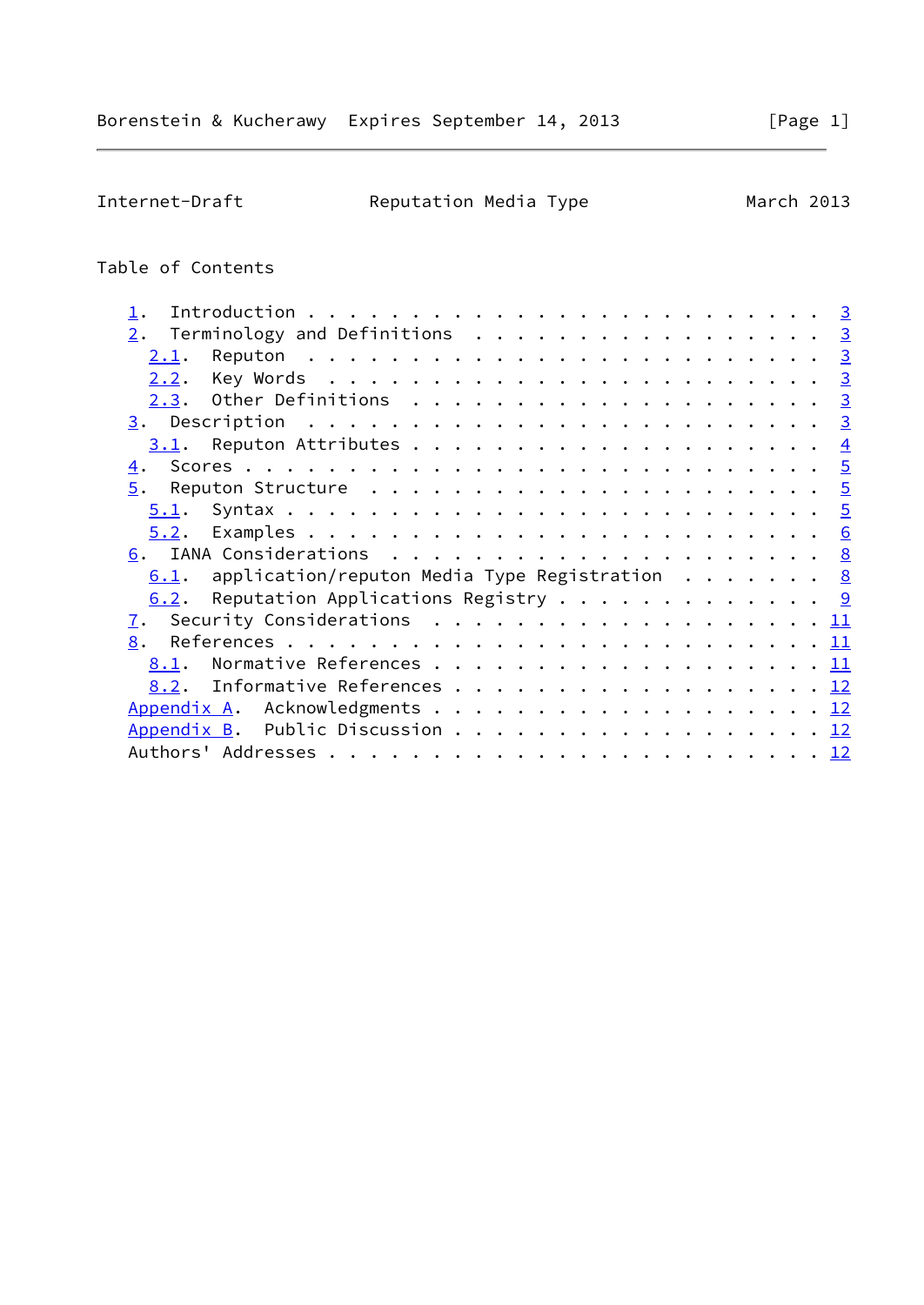Borenstein & Kucherawy Expires September 14, 2013 [Page 2]

<span id="page-2-1"></span>

| Internet-Draft | Reputation Media Type | March 2013 |
|----------------|-----------------------|------------|
|                |                       |            |

### <span id="page-2-0"></span>[1](#page-2-0). Introduction

 This document defines a media type for use when answering a reputation query using the "long form" query defined in [\[I-D.REPUTE-QUERY-HTTP](#page-12-2)], which uses [\[HTTP](#page-12-3)].

 Also included is the specification for an IANA registry to contain definitions and symbolic names for known reputation applications and corresponding response sets.

#### <span id="page-2-2"></span>[2](#page-2-2). Terminology and Definitions

This section defines terms used in the rest of the document.

#### <span id="page-2-3"></span>[2.1](#page-2-3). Reputon

 A "reputon" is a single independent object containing reputation information. A particular query about a subject of interest will receive one or more reputons in response, depending on the nature of the data collected and reported by the server.

## <span id="page-2-4"></span>[2.2](#page-2-4). Key Words

 The key words "MUST", "MUST NOT", "REQUIRED", "SHALL", "SHALL NOT", "SHOULD", "SHOULD NOT", "RECOMMENDED", "MAY", and "OPTIONAL" in this document are to be interpreted as described in [\[KEYWORDS](#page-12-4)].

## <span id="page-2-5"></span>[2.3](#page-2-5). Other Definitions

 Other terms of importance in this document are defined in [\[I-D.REPUTE-MODEL](#page-11-4)], the base document in this document series.

#### <span id="page-2-6"></span>[3](#page-2-6). Description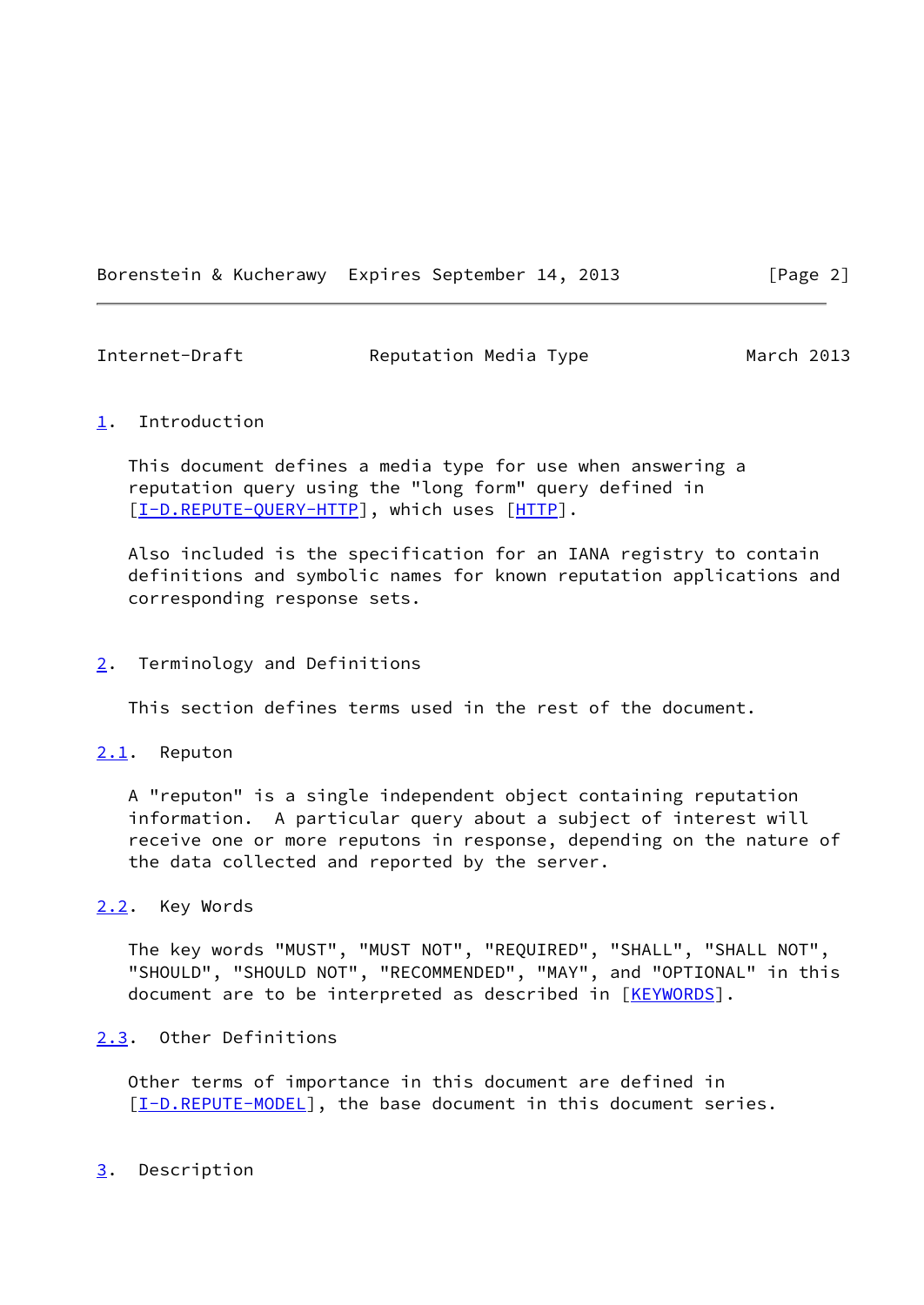The format selected for the representaton of a reputon is Javascript Object Notation (JSON), defined in [[JSON\]](#page-12-5). Accordingly, a new media type, "application/reputon+json", is defined for the JSON representation of reputational data, typically in response to a client making a request for such data about some subject. This media type has one optional parameter, "subject", which defines the specific reputation application in whose context the query is made and the response returned. If the parameter is absent, a generic reputation query (i.e., one not associated with a specific reputation application) is assumed for which only a simple reply is allowed.

The body of the media type consists of a JSON document that contains

Borenstein & Kucherawy Expires September 14, 2013 [Page 3]

<span id="page-3-1"></span>Internet-Draft Reputation Media Type March 2013

 the reputation information requested. A detailed description of the expected structure of the reply is provided below.

<span id="page-3-0"></span>[3.1](#page-3-0). Reputon Attributes

 The key pieces of data found in a reputon for all reputation applications are defined as follows:

- rater: The identity of the entity providing the reputation information, typically expressed as a DNS domain name.
- assertion: A keyword indicating the specific assertion or claim being rated. In the absence of an "subject" parameter on the media type, the reputon can only indicate generic goodness, with the default assertion "is-good", but each application is expected to define additional assertions.
- rated: The identity of the entity being rated. The nature of this field is application-specific; it could be domain names, email addresses, driver's license numbers, or anything that uniquely identifies the entity being rated. Documents that define specific reputation applications are required to define syntax and semantics for this field.
- rating: The overall rating score for that entity, expressed as a floating-point number between 0.0 and 1.0 inclusive. See [Section 4](#page-4-0) for discussion.

The following are OPTIONAL for all applications, to be used in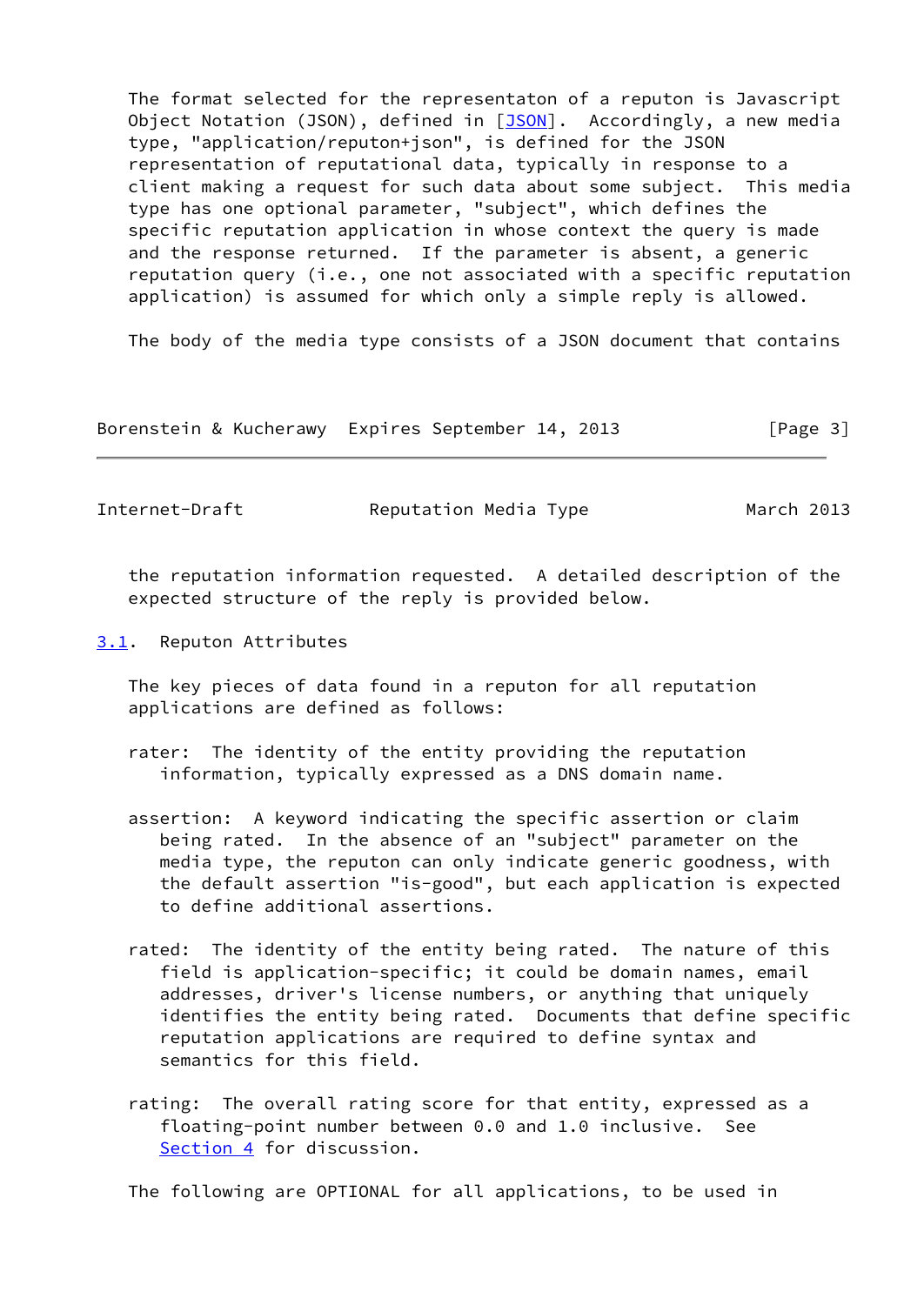contexts where they are appropriate:

- confidence: the level of certainty the reputation provider has that the value presented is appropriate, expressed as a floating-point number between 0.0 and 1.0 inclusive.
- rater-authenticity: The level of confidence that the rated identity is genuine, expressed as a floating-point number between 0.0 and 1.0 inclusive.
- sample-size: The number of data points used to compute that score, possibly an approximation. Expressed as an unsigned 64-bit integer. Consumers can assume that the count refers to distinct data points rather than a count of aggregations (for example, individual votes rather than aggregated vote counts) unless it is specified out-of-band that some other interpretation is more appropriate. The units are deliberately not normatively specified, since not all reputation service providers will collect data the same way.

| Borenstein & Kucherawy Expires September 14, 2013 |  |  | [Page 4] |
|---------------------------------------------------|--|--|----------|
|                                                   |  |  |          |

<span id="page-4-1"></span>Internet-Draft Reputation Media Type March 2013

 updated: A timestamp indicating when this value was generated. Expressed as the number of seconds since January 1, 1970 00:00 UTC.

 A particular application that registers itself with IANA MAY define additional application-specific attribute/value pairs beyond these standard ones.

 An application service provider might operate an enhanced service, which might in turn prompt development and reporting of specialized reputation information. The details of the enhancements and specialized information are beyond the scope of this document, except that the underlying JSON syntax is extensible for encoding such provider-specific information.

#### <span id="page-4-0"></span>[4](#page-4-0). Scores

 The score presented as the value in the rating attribute appears as a floating point value between 0.0 and 1.0 inclusive. The intent is that the definition of an assertion within an application will declare what the anchor values 0.0 and 1.0 specifically mean.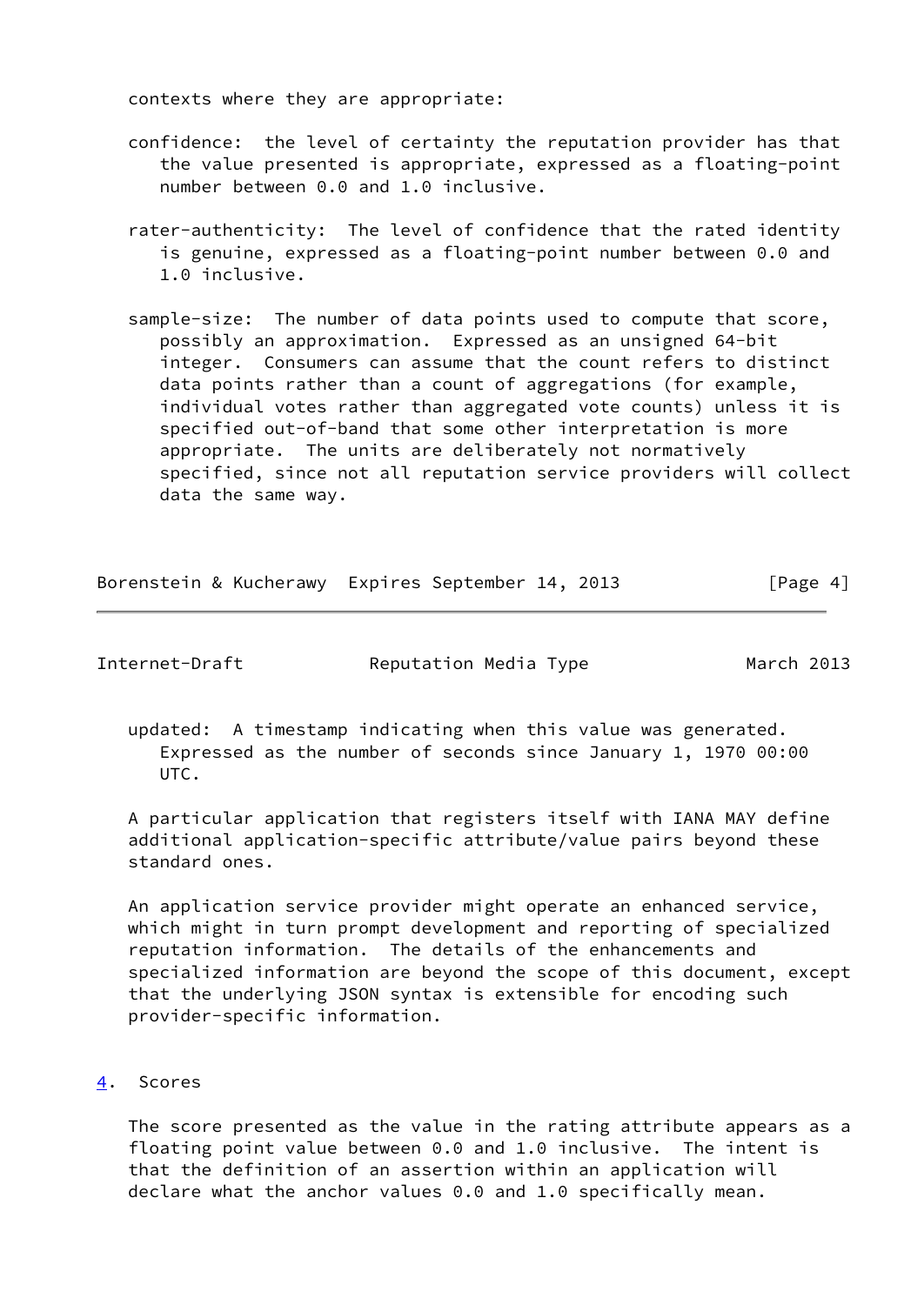Generally speaking, 1.0 implies full agreement with the assertion, while 0.0 indicates no support for the assertion.

 The definition will also specify the type of scale in use when generating scores, to which all reputation service providers for that application space must adhere. This will allow a client to change which reputation service provider is being queried for a given without having to learn through some out-of-band method what the new provider's values mean. For example, a registration might state that ratings are linear, which would mean a score of "x" is twice as strong as a value of "x/2".

#### <span id="page-5-0"></span>[5](#page-5-0). Reputon Structure

#### <span id="page-5-1"></span>[5.1](#page-5-1). Syntax

 A reputon expressed in JSON consists of an object that itself contains zero or more objects whose names are "reputon". Each reputon object is a set of key-value pairs, where the keys are the names of particular attributes that comprise a reputon (as listed above, or as provided with specific applications), and values are the content associated with those keys. The set of keys that make up a reputon within a given application are known as that application's "response set".

| Borenstein & Kucherawy Expires September 14, 2013 |  |  | [Page 5] |
|---------------------------------------------------|--|--|----------|
|                                                   |  |  |          |

<span id="page-5-3"></span>Internet-Draft Reputation Media Type March 2013

 An empty reputon can be interpreted by the recipient as acknowledgement of the request by the server, and a positive indication that the server does not have the information requested. This is semantically equivalent to returning a reputon with a "sample-size" of zero.

# <span id="page-5-2"></span>[5.2](#page-5-2). Examples

The following simple example:

Content-type: application/reputon+json

```
 {
  "reputon":
  {
```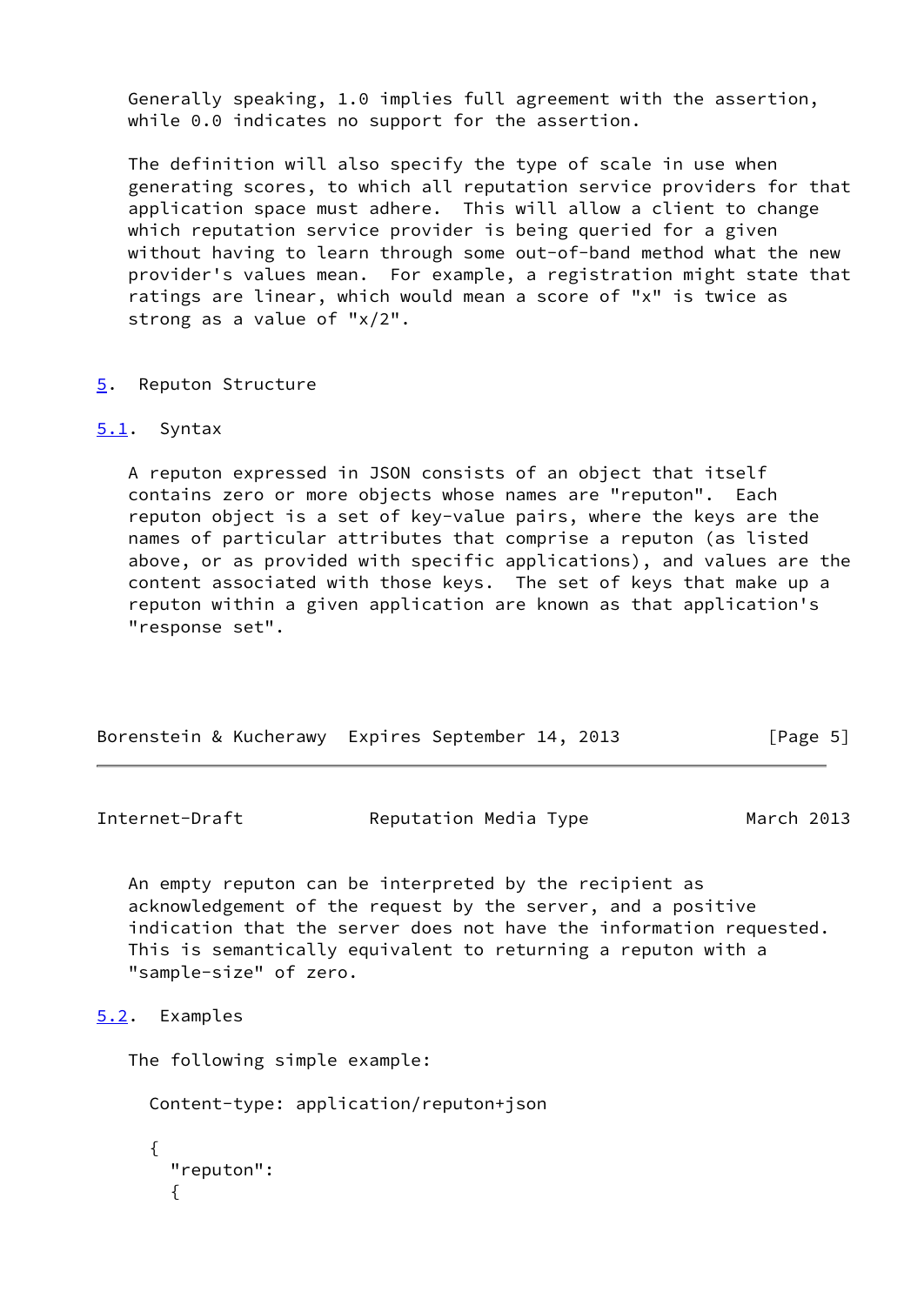```
 "rater": "RatingsRUs.example.com",
    "rater-authenticity": 1.0,
    "assertion": "is-good",
    "rated": "Alex Rodriguez",
    "rating": 0.99,
    "sample-size": 50000
  }
}
```
 ...indicates we are absolutely sure (1.0) that the entity "RatingsRUs.example.com" consolidated 50000 data points (perhaps from everyone in Yankee Stadium) and concluded that Alex Rodriguez is very very good (0.99) at something. It doesn't tell us what he's good at, and while it might be playing baseball, it could just as well be paying his taxes on time.

 A more sophisticated usage would define a baseball application with a response set of specific assertions, so that this example:

```
 Content-type: application/reputon+json; subject="baseball"
{
  "reputon":
  {
    "rater": "baseball-reference.example.com",
    "rater-authenticity": 1.0,
    "assertion": "hits-for-power",
    "rated": "Alex Rodriguez",
    "rating": 0.99,
    "sample-size": 50000
 }
}
```
Borenstein & Kucherawy Expires September 14, 2013 [Page 6]

Internet-Draft Reputation Media Type March 2013

 ...would indicate that 50000 fans polled by the entity baseball reference.example.com rate Alex Rodriguez very highly in hitting for power, whereas this example:

Content-type: application/reputon+json; subject="baseball"

 { "reputon":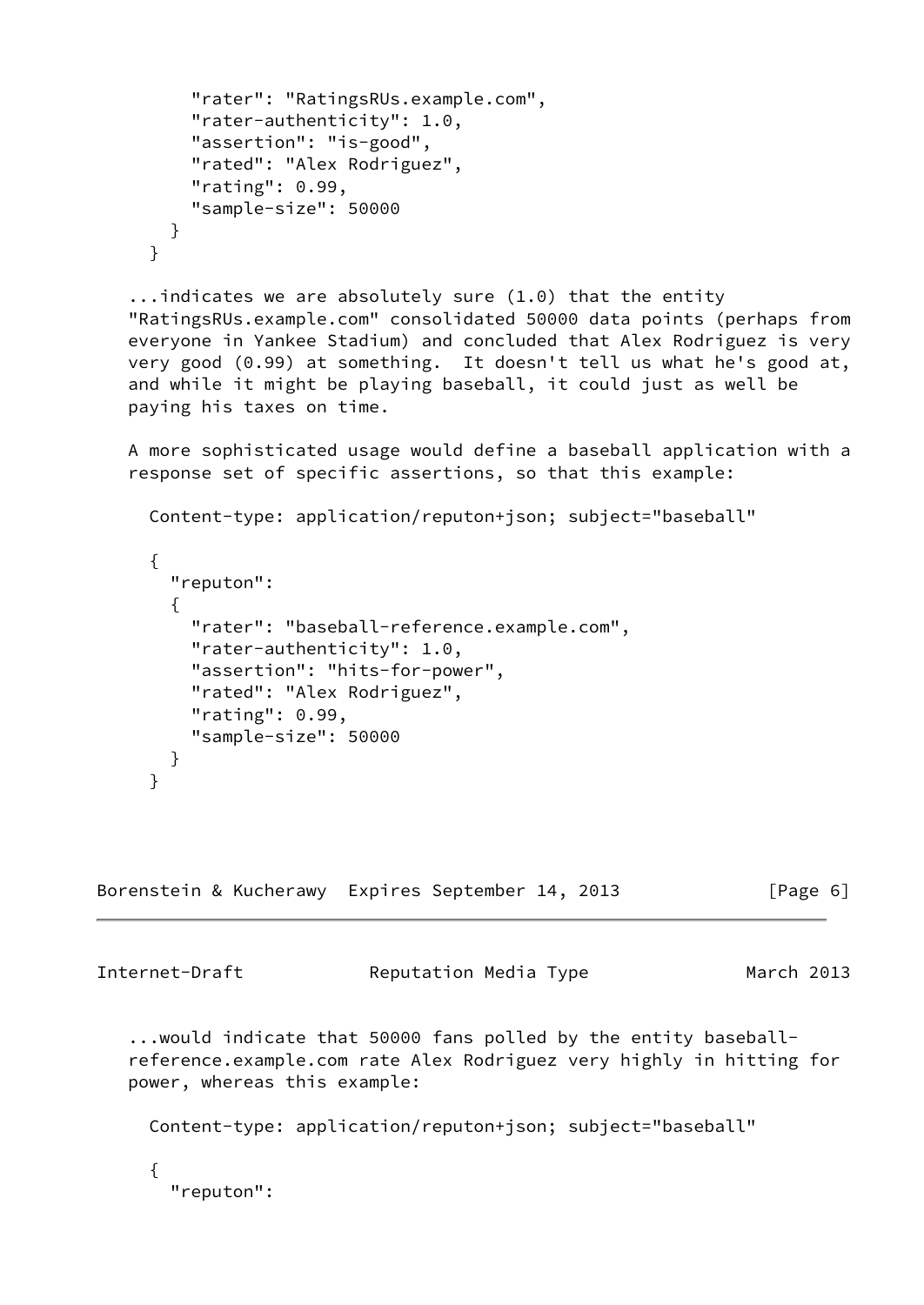```
 {
    "rater": "baseball-reference.example.com",
    "rater-authenticity": 1.0,
    "assertion": "clutch-hitter",
    "rated": "Alex Rodriguez",
    "rating": 0.4,
    "confidence": 0.2,
    "sample-size": 50000
  }
}
```
 ...would indicate that a similar poll indicated a somewhat weak consensus that Alex Rodriguez tends to choke in critical baseball situations.

 In practice, most usage of reputons is expected to make use of the "subject" parameter to target an application-specific set of assertions.

 The following is an example reputon generated using this schema, including the media type definition line that idenfities a specific reputation application context. Here, reputation agent "rep.example.net" is asserting within the context of the "email-id" application (see [\[I-D.REPUTE-EMAIL-IDENTIFIERS](#page-12-6)]) that "example.com" appears to be associated with spam 1.2% of the time, based on just short of 17 million messages analyzed or reported to date. The "email-id" application has declared the extension key "identity" to indicate how the subject identifier was used in the observed data, establishing some more specific semantics for the "rating" value. In this case, the extension is used to show the identity "example.com", the subject of the query, is extracted from the analyzed messages using the [[DKIM\]](#page-12-7) "d=" parameter for messages where signatures validate. The reputation agent is 95% confident of this result. (See [\[I-D.REPUTE-EMAIL-IDENTIFIERS](#page-12-6)] for details about the registered email identifiers application.)

Borenstein & Kucherawy Expires September 14, 2013 [Page 7]

<span id="page-7-0"></span>

Internet-Draft Reputation Media Type March 2013

Content-Type: application/reputon+json; subject="email-id"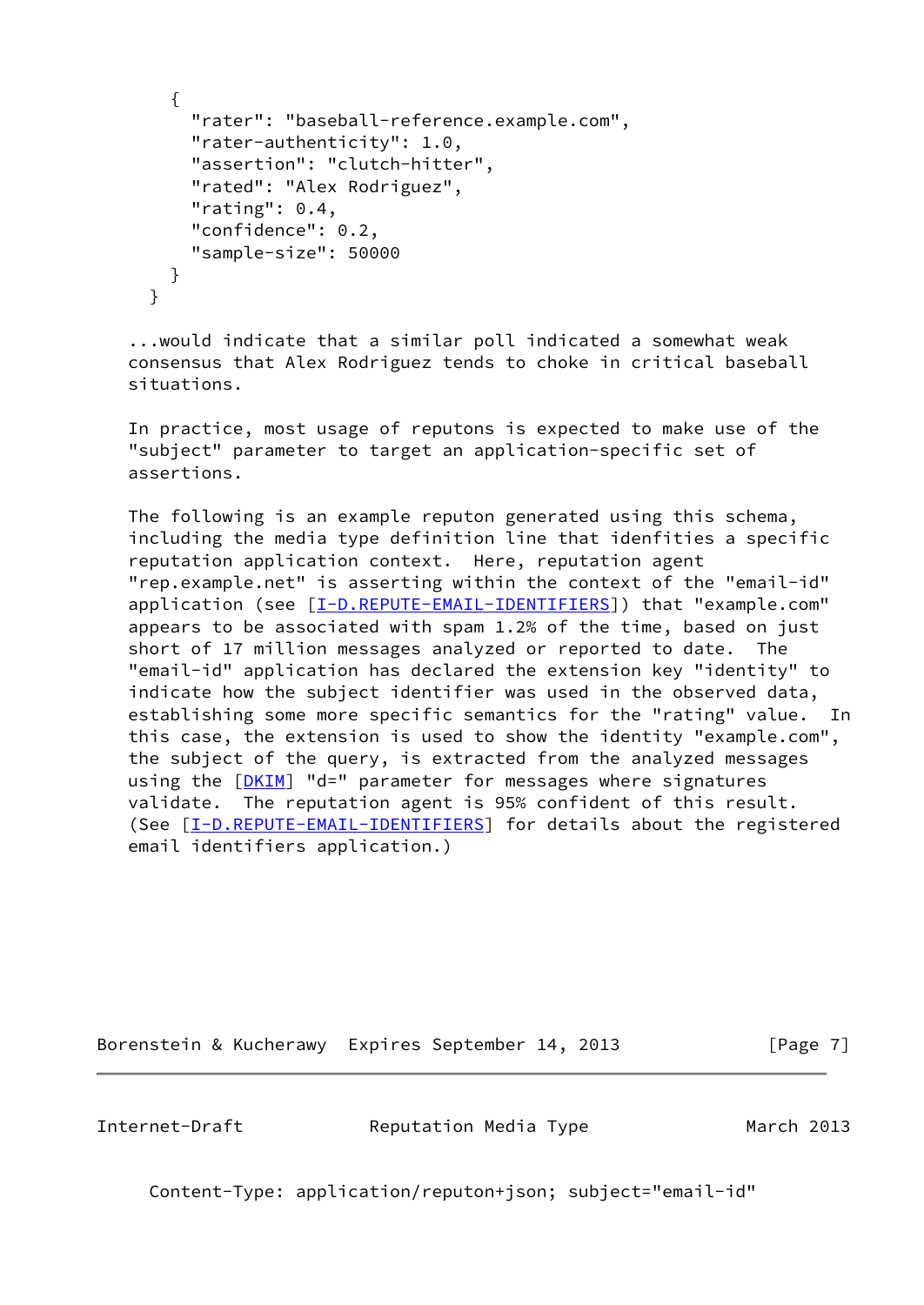```
 {
  "reputon":
  {
    "rater": "rep.example.net",
    "rater-authenticity": 0.95,
    "assertion": "spam",
    "identity": "dkim",
    "rated": "example.com",
    "rating": 0.012,
    "sample-size": 16938213,
    "updated": 1317795852
  }
}
```
<span id="page-8-0"></span>[6](#page-8-0). IANA Considerations

 This document presents two actions for IANA, namely the creation of the new media type "application/reputon+json" and the creation of a registry for reputation application types. Another document in this series creates an initial registry entry for the latter.

<span id="page-8-1"></span>[6.1](#page-8-1). application/reputon Media Type Registration

 This section provides the media type registration application from [\[MIME-REG](#page-13-2)] for processing by IANA:

To: media-types@iana.org

Subject: Registration of media type application/reputon

Type name: application

Subtype name: reputon+json

Required parameters: none

Optional parameters:

 subject: Names the reputation application in use within the reputon, which defines the valid assertions and any extensions that may also be valid (i.e., the response set) for that application. These MUST be registered with IANA in the Reputation Application Registry as described in [Section 6.2](#page-9-0).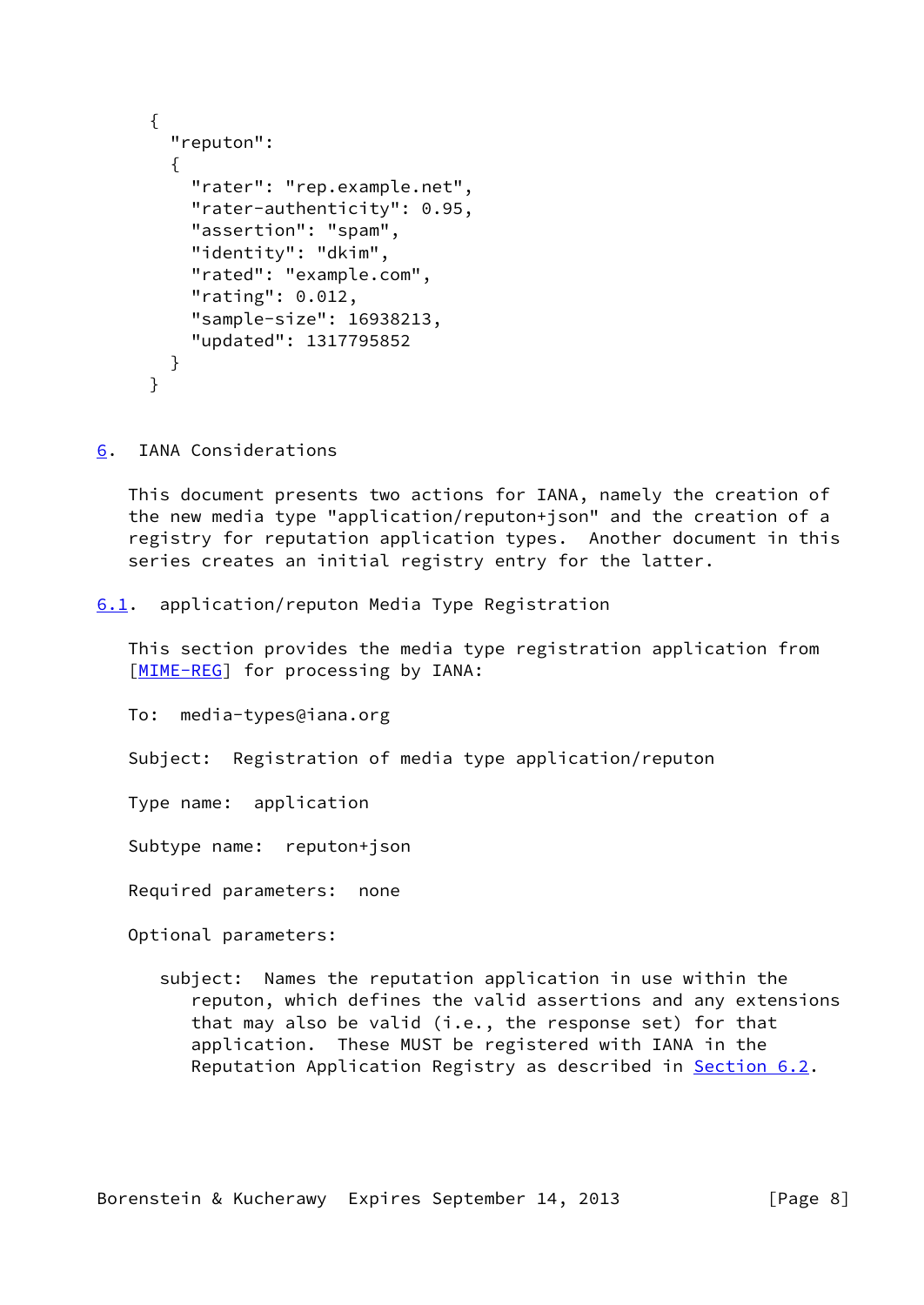<span id="page-9-1"></span>Internet-Draft Reputation Media Type March 2013

 Encoding considerations: "7bit" encoding is sufficient and MUST be used to maintain readability when viewed by non-MIME mail readers.

Security considerations: See [Section 7](#page-11-0) of [this document].

 Interoperability considerations: Implementers MUST ignore any "app" values, attribute/value pairs, or response set items they do not support.

Published specification: [this document]

- Applications that use this media type: Any application that wishes to query a service that provides reputation data using the "long form" defined in [\[I-D.REPUTE-QUERY-HTTP](#page-12-2)]. The example application is one that provides reputation expressions about DNS domain names found in email messages.
- Additional information: The value of the "app" parameter MUST also be registered with IANA.

Person and email address to contact for further information:

Nathaniel Borenstein <nps@guppylake.com>

Murray S. Kucherawy <msk@cloudmark.com>

Intended usage: COMMON

Author:

Nathaniel Borenstein

Murray S. Kucherawy

Change controller: IESG

<span id="page-9-0"></span>[6.2](#page-9-0). Reputation Applications Registry

 IANA is requested to create the "Reputation Applications" registry. This registry will contain names of applications used with the application/reputon+json media type (and other media types that carry reputons), as defined by this document.

 New registrations or updates MUST be published in accordance with the "Specification Required" guidelines as described in [\[IANA-CONSIDERATIONS](#page-12-8)].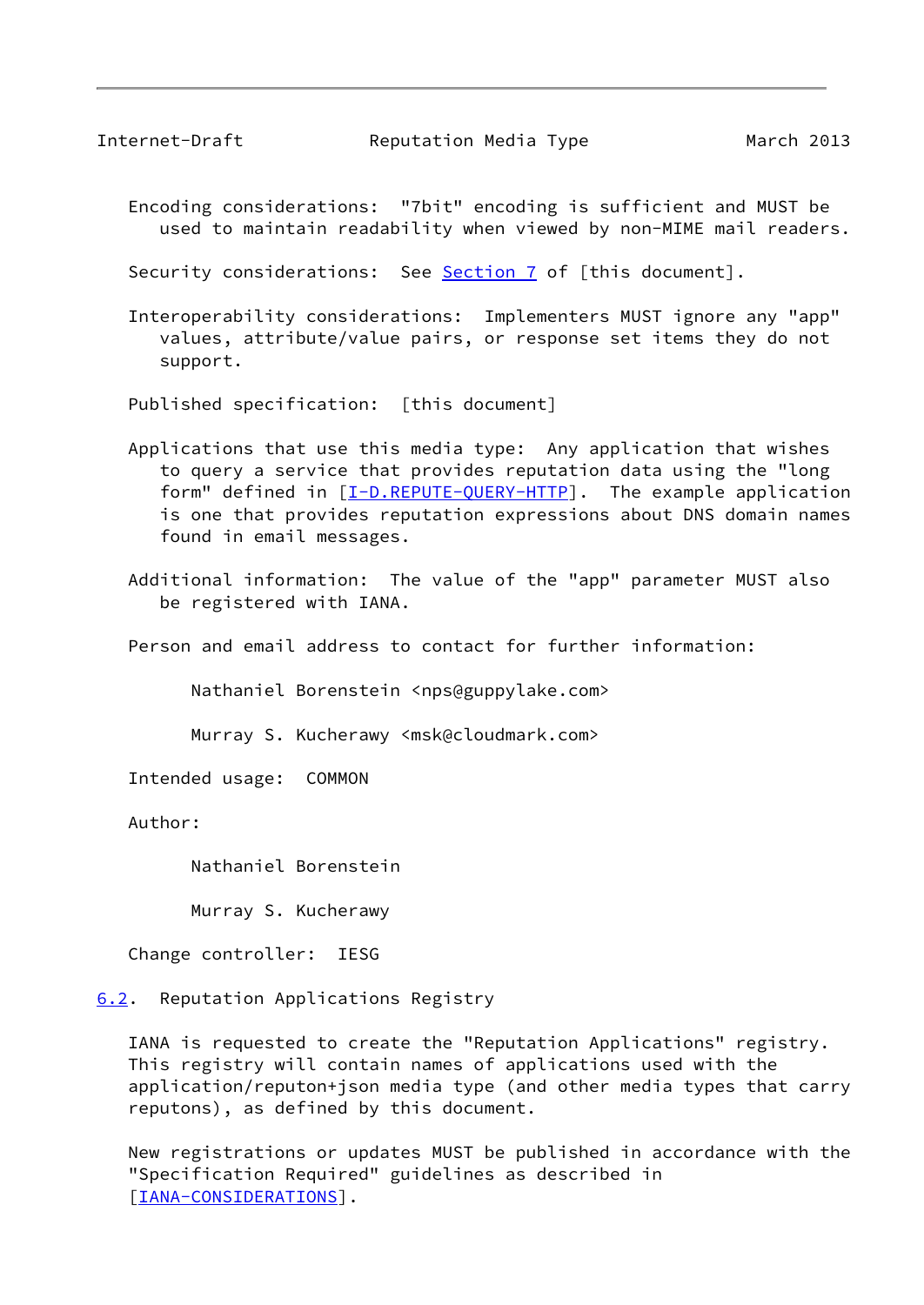New registrations and updates are to contain the following

Borenstein & Kucherawy Expires September 14, 2013 [Page 9]

Internet-Draft Reputation Media Type March 2013

information:

- 1. Name of the application being registered or updated
- 2. Short description of the application (i.e., the class of entity about which it reports reputation data)
- 3. The document in which the application is defined
- 4. New or updated status, which is to be one of:

current: The application is in current use

 deprecated: The application is in current use but its use is discouraged

historic: The application is no longer in current use

- 5. A description of the subject of a query within this reputation, and a legal syntax for the same
- 6. An optional table of query parameters that are specific to this application; each table entry must include:

Name: Name of the query parameter

Status: (as above)

- Description: A short description of the purpose of this parameter
- Syntax: A reference to a description of valid syntax for the parameter's value

Required: "yes" if the parameter is mandatory, "no" otherwise

 7. A list of one or more assertions registered within this application; each table entry is to include: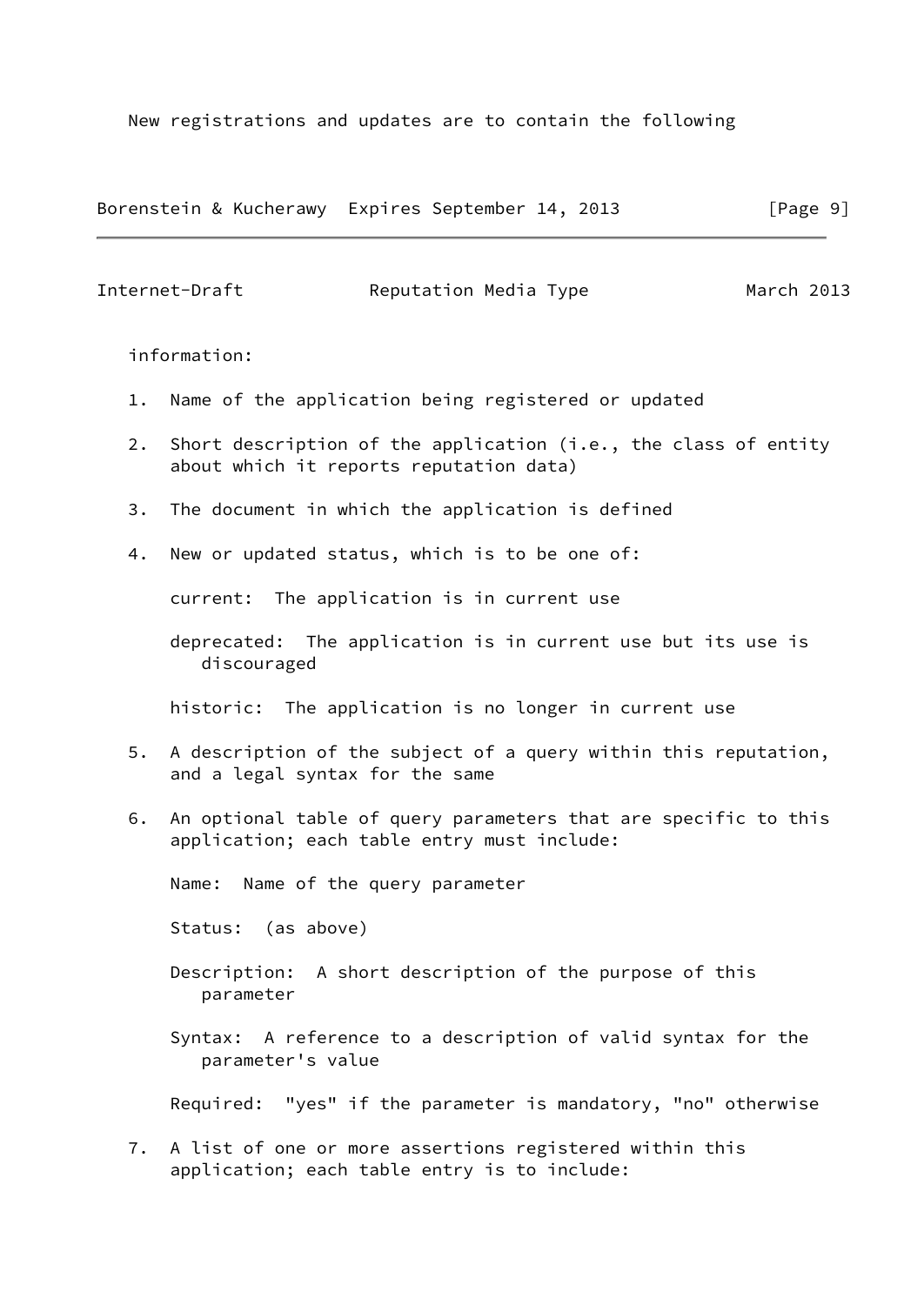Name: Name of the assertion

- Description: A short description of the assertion, with specific meanings for values of 0.0 and 1.0
- Scale: A short description of the scale used in computing the value (see [Section 4](#page-4-0) of this document)

Borenstein & Kucherawy Expires September 14, 2013 [Page 10]

<span id="page-11-1"></span>Internet-Draft Reputation Media Type March 2013

 8. An optional list of one or more response set extension keys for use within this application; each table entry is to include:

Name: Name of the extension key

Description: A short description of the key's intended meaning

 Syntax: A description of valid values that can appear associated with the key

 The names of attributes registered should be prefixed by the name of the application itself (e.g., the "foo" application registering a "bar" attribute should call it "foo-bar") to avoid namespace collisions.

<span id="page-11-0"></span>[7](#page-11-0). Security Considerations

 This document is primarily an IANA action registering a media type. It does not describe a new protocol that might introduce security considerations.

 Discussion of the security and operational impacts of using reputation services in general can be found throughout [\[I-D.REPUTE-CONSIDERATIONS](#page-12-9)].

- <span id="page-11-2"></span>[8](#page-11-2). References
- <span id="page-11-4"></span><span id="page-11-3"></span>[8.1](#page-11-3). Normative References
	- [I-D.REPUTE-MODEL]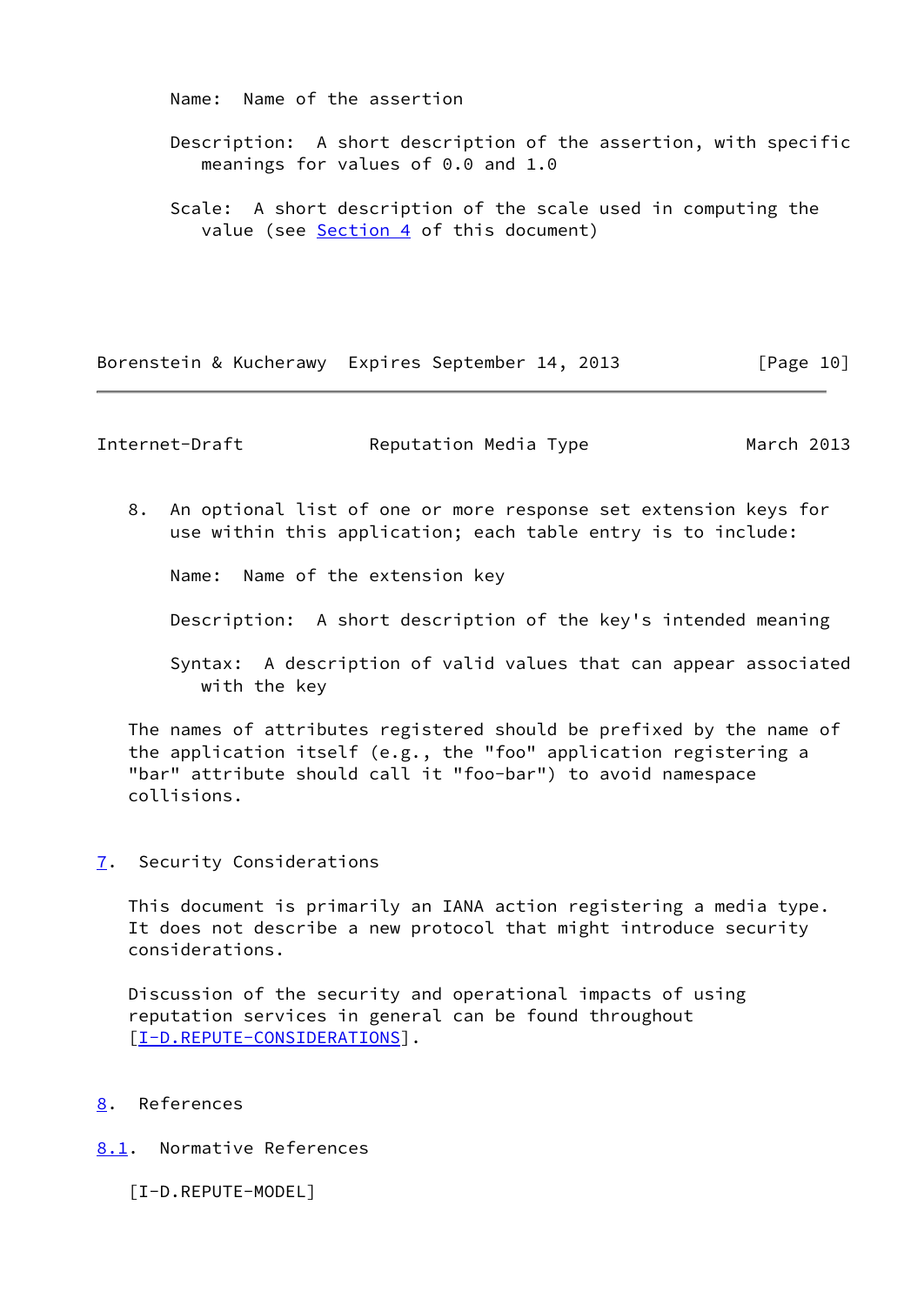Borenstein, N. and M. Kucherawy, "A Model for Reputation Interchange", [draft-ietf-repute-model](https://datatracker.ietf.org/doc/pdf/draft-ietf-repute-model) (work in progress), November 2012.

- <span id="page-12-2"></span> [I-D.REPUTE-QUERY-HTTP] Borenstein, N. and M. Kucherawy, "Reputation Data Interchange using HTTP and XML", [draft-ietf-repute-query-http](https://datatracker.ietf.org/doc/pdf/draft-ietf-repute-query-http) (work in progress), November 2012.
- <span id="page-12-5"></span> [JSON] Crockford, D., "The application/json Media Type for JavaScript Object Notation (JSON)", [RFC 4627,](https://datatracker.ietf.org/doc/pdf/rfc4627) July 2006.
- <span id="page-12-4"></span> [KEYWORDS] Bradner, S., "Key words for use in RFCs to Indicate Requirement Levels", [BCP 14](https://datatracker.ietf.org/doc/pdf/bcp14), [RFC 2119](https://datatracker.ietf.org/doc/pdf/rfc2119), March 1997.

Borenstein & Kucherawy Expires September 14, 2013 [Page 11]

<span id="page-12-1"></span>Internet-Draft Reputation Media Type March 2013

# <span id="page-12-0"></span>[8.2](#page-12-0). Informative References

- <span id="page-12-7"></span> [DKIM] Crocker, D., Ed., Hansen, T., Ed., and M. Kucherawy, Ed., "DomainKeys Identified Mail (DKIM) Signatures", [RFC 6376,](https://datatracker.ietf.org/doc/pdf/rfc6376) September 2011.
- <span id="page-12-3"></span> [HTTP] Fielding, R., Gettys, J., Mogul, J., Frystyk, H., Masinter, L., Leach, P., and T. Berners-Lee, "Hypertext Transfer Protocol --  $HTTP/1.1$ ", [RFC 2616,](https://datatracker.ietf.org/doc/pdf/rfc2616) June 1999.

# <span id="page-12-9"></span>[I-D.REPUTE-CONSIDERATIONS]

 Kucherawy, M., "Operational Considerations Regarding Reputation Services", [draft-ietf-repute-model](https://datatracker.ietf.org/doc/pdf/draft-ietf-repute-model) (work in progress), November 2012.

### <span id="page-12-6"></span>[I-D.REPUTE-EMAIL-IDENTIFIERS]

 Borenstein, N. and M. Kucherawy, "A Reputation Vocabulary for Email Identifiers", [draft-ietf-repute-email-identifiers](https://datatracker.ietf.org/doc/pdf/draft-ietf-repute-email-identifiers) (work in progress), November 2012.

<span id="page-12-8"></span>[IANA-CONSIDERATIONS]

 Narten, T. and H. Alvestrand, "Guidelines for Writing an IANA Considerations Section in RFCs", [RFC 5226](https://datatracker.ietf.org/doc/pdf/rfc5226), May 2008.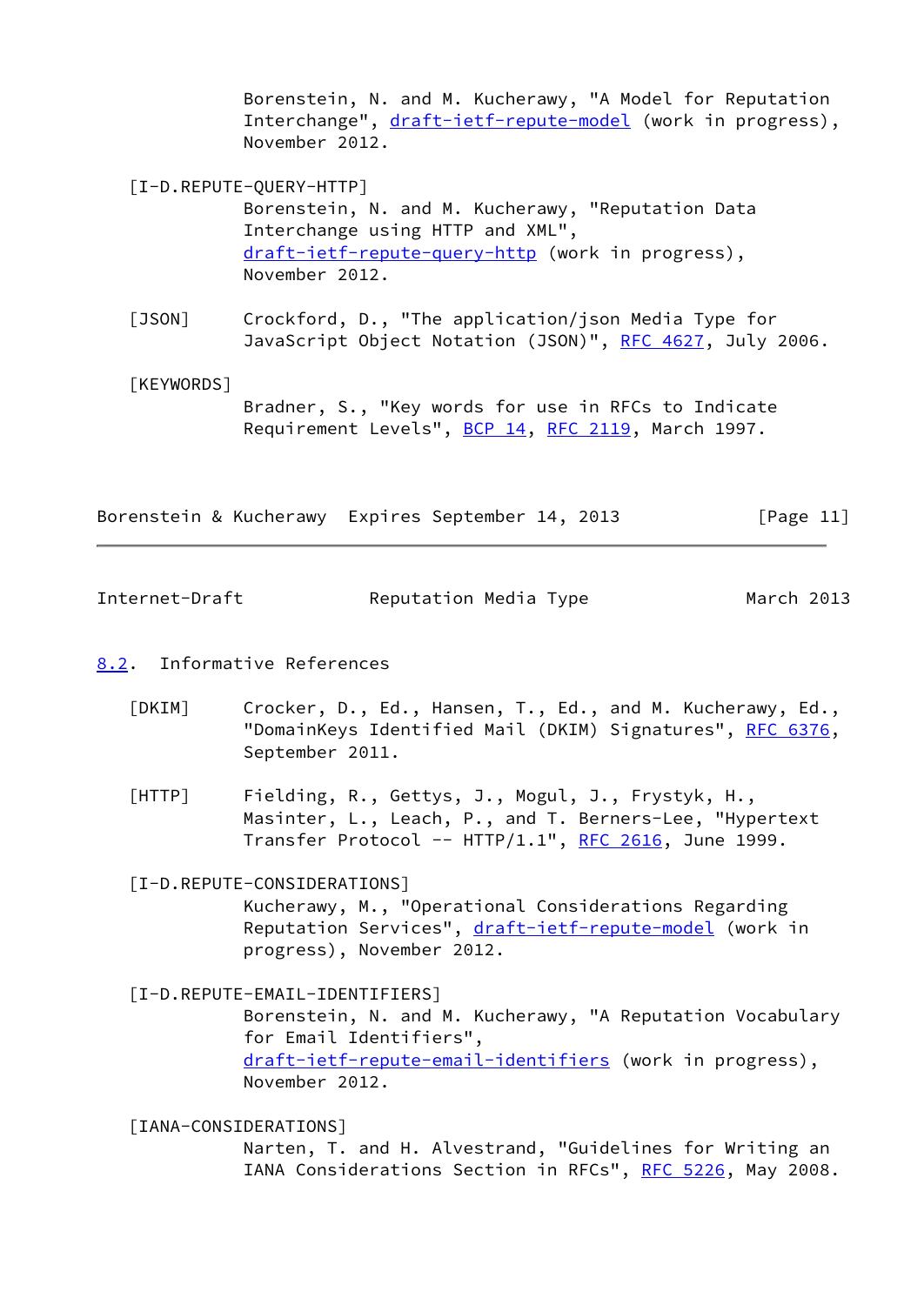<span id="page-13-2"></span>[MIME-REG]

 Freed, N. and J. Klensin, "Media Type Specifications and Registration Procedures", [RFC 4288](https://datatracker.ietf.org/doc/pdf/rfc4288), December 2005.

<span id="page-13-0"></span>[Appendix A.](#page-13-0) Acknowledgments

 The authors wish to acknowledge the contributions of the following to this specification: Frank Ellermann, Tony Hansen, Jeff Hodges, John Levine, David F. Skoll, and Mykyta Yevstifeyev.

<span id="page-13-1"></span>[Appendix B.](#page-13-1) Public Discussion

 Public discussion of this suite of documents takes place on the domainrep@ietf.org mailing list. See <https://www.ietf.org/mailman/listinfo/domainrep>.

| Internet-Draft                                                                                     | Reputation Media Type | March 2013 |
|----------------------------------------------------------------------------------------------------|-----------------------|------------|
| Authors' Addresses                                                                                 |                       |            |
| Nathaniel Borenstein<br>Mimecast<br>203 Crescent St., Suite 303<br>Waltham, MA 02453<br><b>USA</b> |                       |            |
| Phone: +1 781 996 5340<br>Email: nsb@guppylake.com                                                 |                       |            |
| Murray S. Kucherawy<br>2063 42nd Avenue<br>San Francisco, CA 94116<br><b>USA</b>                   |                       |            |
| Email: superuser@gmail.com                                                                         |                       |            |

Borenstein & Kucherawy Expires September 14, 2013 [Page 12]